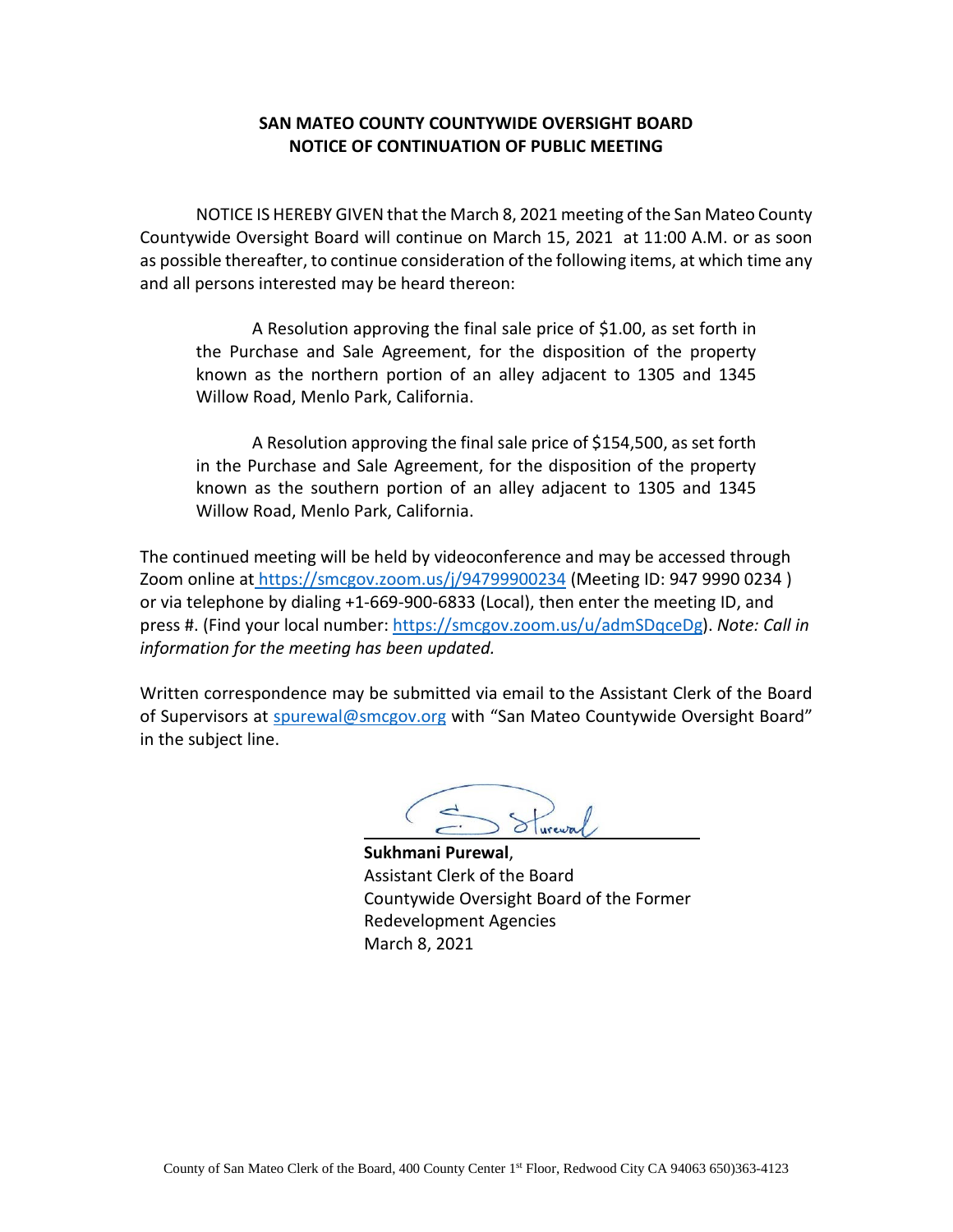# **SAN MATEO COUNTY***COUNTYWIDE OVERSIGHT BOARD*

*Jim Saco, Chairperson Denise Porterfield, Vice Chairperson Mark Addiego, Member Chuck Bernstein, Member Tom Casey, Member Barbara Christensen, Member Mark Leach, Member*

## **SAN MATEO COUNTY COUNTYWIDE OVERSIGHT BOARD MEETING** Monday, March 8, 2021 at 9:00 a.m.

# **\*\*\*BY VIDEOCONFERENCE ONLY\*\*\***

On March 17, 2020, the Governor issued Executive Order N-29-20 suspending certain provisions of the Ralph M. Brown Act in order to allow for local legislative bodies to conduct their meetings telephonically or by other electronic means. Thus, pursuant to Executive Order N-29-20, local and statewide health orders, and the CDC's social distancing guidelines which discourage large public gatherings, the San Mateo County Board of Supervisors Chambers is no longer open to the public for meetings of the Oversight Board.

### **Public Participation**

The March 8, 2021 San Mateo County Countywide Oversight Board meeting may be accessed through Zoom online at [https://smcgov.zoom.us/j/96404414360.](https://smcgov.zoom.us/j/96404414360) The meeting ID is: 964 0441 4360. The meeting may also be accessed via telephone by dialing +1-669-900-6833 (Local). Enter the meeting ID: 964 0441 4360, then press #. (Find your local number: [https://smcgov.zoom.us/u/admSDqceDg\)](https://smcgov.zoom.us/u/admSDqceDg)

\*Written public comments may be emailed to Sukhmani Purewal, Assistant Clerk of the Board, at least two working days before the meeting at spurewal@smcgov.org, and should include the specific agenda item on which you are commenting.

\*Spoken public comments will also be accepted during the meeting through Zoom. If you wish to speak, please click on "raise hand" feature. If you only wish to watch the meeting and do not wish to address the Board, the Clerk requests that you view the meeting through Zoom.

\*ADA Requests - Individuals who require special assistance or a disability related modification or accommodation to participate in this meeting, or who have a disability and wish to request an alternative format for the meeting should send an email to spurewal@smcgov.org at least two working days before the meeting. Notification in advance of the meeting will enable the County to make reasonable arrangements to ensure accessibility to this meeting, the materials related to it, and your ability to comment.

## **AGENDA**

- 1. Call to Order
- 2. Roll Call
- 3. Oral Communications and Public Comment *This is an opportunity for members of the public to address the Oversight Board on any Oversight Board-related topics that are not on the agenda. If your subject is not on the agenda, the*